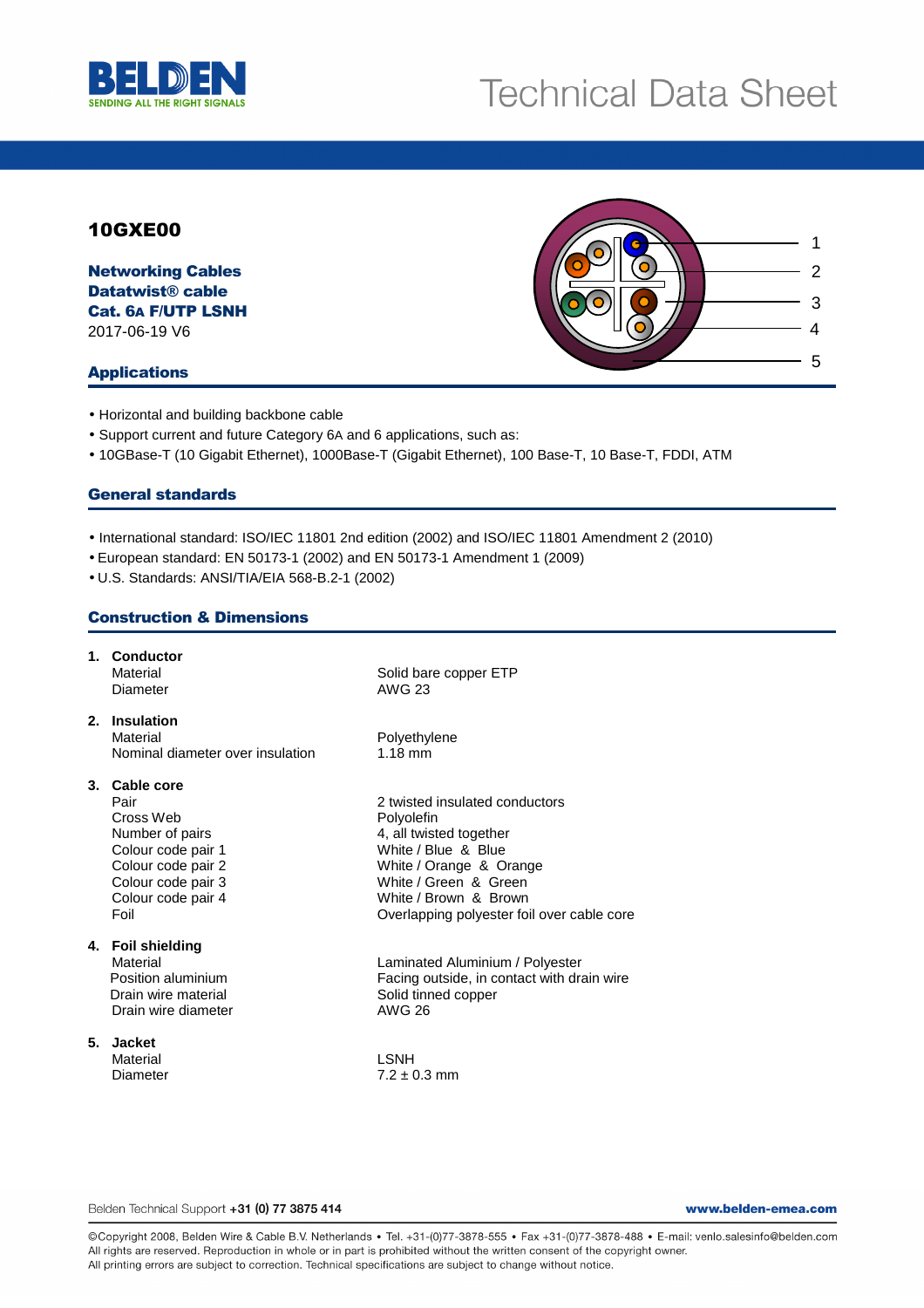

## Electrical characteristics

**Reference standard: ISO/IEC 61156-5 edition 2.0 (2009)** 

| Low frequency and D.C. (at 20°C)                                      | <b>Specification</b> | <b>Unit</b>    |
|-----------------------------------------------------------------------|----------------------|----------------|
| D.C. resistance conductor                                             | < 9.5                | $\Omega$ /100m |
| Resistance unbalance: within a pair / between pairs                   | < 2 / < 4            | %              |
| Insulation resistance                                                 | $\geq 5000$          | $M\Omega$ .km  |
| Dielectric strength conductor-conductor and conductor-screen (2 sec.) | 2.5                  | kV DC          |
| Mutual capacitance                                                    | < 56                 | nF/km          |
| Capacitance unbalance pair to ground                                  | < 1600               | pF/km          |
| Nominal velocity of propagation (for information only)                | 0.67                 | С              |
| Delay skew (differential delay)                                       | $\leq 45$            | ns/100m        |
| Transfer impedance according IEC 61156-5                              | Grade 2              |                |
| Coupling attenuation according IEC 61156-5                            | Type II              |                |

| High frequency (at 20°)  |       |       |       |       |       |       |       |       |       |       |       |         |         |            |
|--------------------------|-------|-------|-------|-------|-------|-------|-------|-------|-------|-------|-------|---------|---------|------------|
| <b>TYPE</b>              | $1*$  | 4     | 10    | 16    | 31.2  | 62.5  | 100   | 125   | 200   | 250   | 300   | 500     | 625     | <b>MHz</b> |
| Attenuation              | 2.1   | 3.8   | 5.9   | 7.5   | 10.5  | 15.0  | 19.1  | 21.5  | 27.6  | 31.1  | 34.3  | 45.3    | 51.2    | dB/100m    |
| <b>NEXT</b>              | 75.3  | 66.3  | 60.3  | 57.2  | 52.9  | 48.4  | 45.3  | 43.8  | 40.8  | 39.3  | 38.1  | 34.8    | 33.4    | dB/100m    |
| <b>PS NEXT</b>           | 72.3  | 63.3  | 57.3  | 54.2  | 49.9  | 45.4  | 42.3  | 40.8  | 37.8  | 36.3  | 35.1  | 31.8    | 30.4    | dB/100m    |
| <b>ACR</b>               | 73.2  | 62.5  | 54.4  | 49.8  | 42.4  | 33.4  | 26.2  | 22.3  | 13.2  | 8.3   | 3.9   | $-10.4$ | $-17.8$ | dB/100m    |
| <b>PS ACR</b>            | 70.2  | 59.5  | 51.4  | 46.8  | 39.4  | 30.4  | 23.2  | 19.3  | 10.2  | 5.3   | 0.9   | $-13.4$ | $-20.8$ | dB/100m    |
| ACR-F                    | 68.0  | 56.0  | 48.0  | 43.9  | 38.1  | 32.1  | 28.0  | 26.1  | 22.0  | 20.0  | 18.5  | 14.0    | 12.1    | dB/100m    |
| <b>PS ACR-F</b>          | 65.0  | 53.0  | 45.0  | 40.9  | 35.1  | 29.1  | 25.0  | 23.1  | 19.0  | 17.0  | 15.5  | 11.0    | 9.1     | dB/100m    |
| <b>Return Loss</b>       | 20.0  | 23.0  | 25.0  | 25.0  | 23.6  | 21.5  | 20.1  | 19.4  | 18.0  | 17.3  | 17.3  | 17.3    | 17.3    | dB/100m    |
| <b>TCL</b> level 1       | 40.0  | 34.0  | 30.0  | 28.0  | 25.1  | 22.0  | 20.0  | 19.0  | 17.0  | 16.0  |       |         |         | dB/100m    |
| EL TCTL                  | 35.0  | 23.0  | 15.0  | 10.9  | 5.1   |       |       |       |       |       |       |         |         | dB/100m    |
| <b>PS ANEXT</b>          | 67.0  | 67.0  | 67.0  | 67.0  | 67.0  | 65.6  | 62.5  | 61.0  | 58.0  | 56.5  | 55.3  | 52.0    | 50.6    | dB/100m    |
| <b>PS AACR-F</b>         | 67.0  | 66.2  | 58.2  | 54.1  | 48.3  | 42.3  | 38.2  | 36.3  | 32.2  | 30.2  | 28.7  | 24.2    | 22.3    | dB/100m    |
| Impedance<br>upper limit | 122.2 | 115.2 | 111.9 | 111.9 | 114.1 | 118.3 | 121.9 | 123.9 | 128.8 | 131.5 | 131.6 | 131.6   | 131.6   | Ω          |
| Impedance<br>lower limit | 81.8  | 86.8  | 89.4  | 89.4  | 87.7  | 84.5  | 82.0  | 80.7  | 77.6  | 76.0  | 76.0  | 76.0    | 76.0    | Ω          |
| Propagation<br>delay     | 570   | 552   | 545   | 543   | 540   | 539   | 538   | 537   | 536   | 536   | 536   | 536     | 536     | ns/100m    |

NOTE: Limits below 4MHz are for information only.

## Mechanical characteristics

|                                               | Specification | <b>Unit</b> |
|-----------------------------------------------|---------------|-------------|
| Elongation at break of the conductors         | 10            | %           |
| Minimum elongation at break of the insulation | $\geq 100$    | %           |
| Minimum elongation at break of the sheath     | $\geq 100$    | %           |
| Tensile strength of sheath                    |               | MPa         |

Belden Technical Support +31 (0) 77 3875 414

www.belden-emea.com

@Copyright 2008, Belden Wire & Cable B.V. Netherlands · Tel. +31-(0)77-3878-555 · Fax +31-(0)77-3878-488 · E-mail: venlo.salesinfo@belden.com All rights are reserved. Reproduction in whole or in part is prohibited without the written consent of the copyright owner. All printing errors are subject to correction. Technical specifications are subject to change without notice.